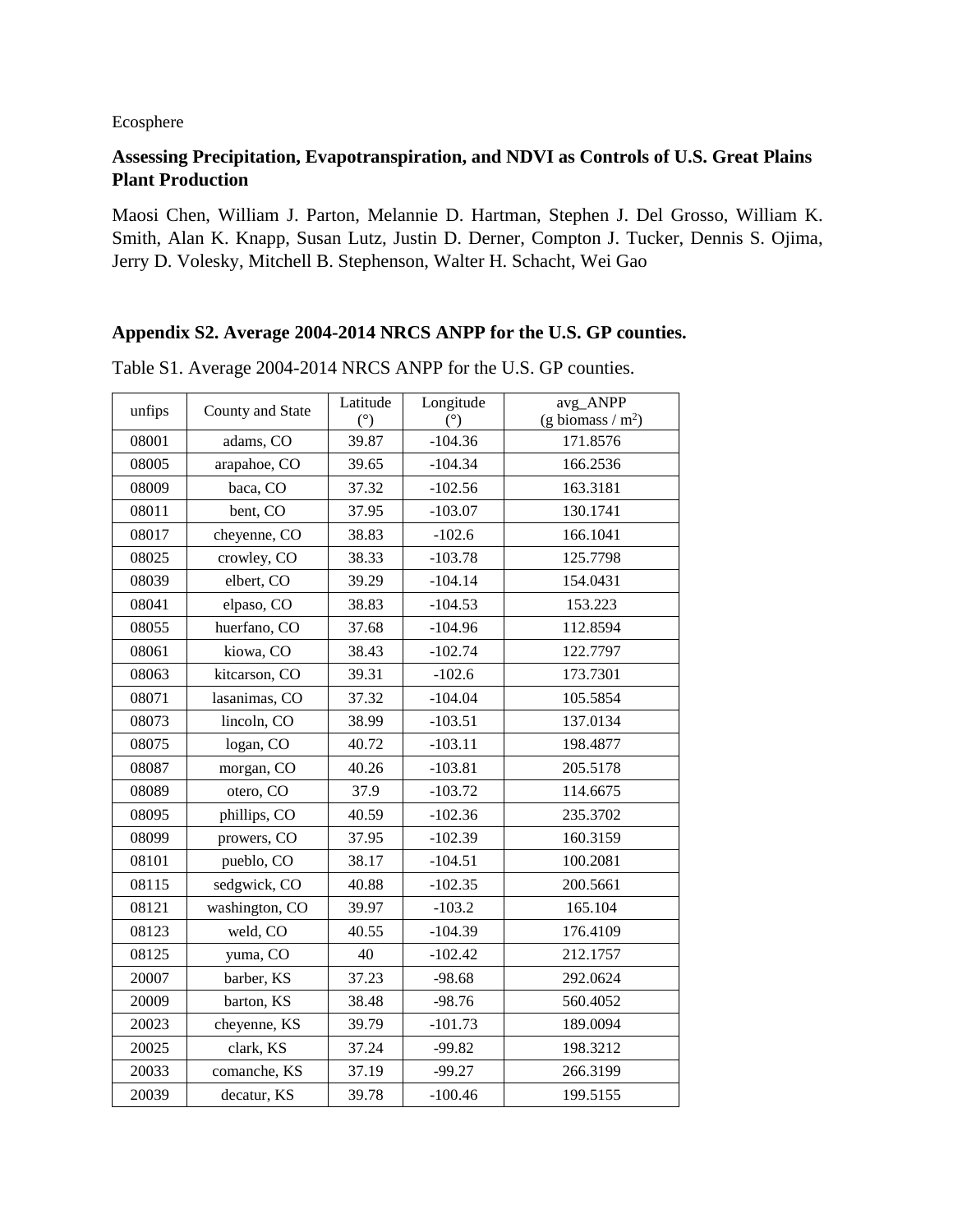| 20047 | edwards, KS   | 37.89 | $-99.31$  | 314.9477 |
|-------|---------------|-------|-----------|----------|
| 20051 | ellis, KS     | 38.91 | $-99.32$  | 267.7492 |
| 20053 | ellsworth, KS | 38.7  | $-98.2$   | 391.7233 |
| 20055 | finney, KS    | 38.04 | $-100.74$ | 110.213  |
| 20057 | ford, KS      | 37.69 | $-99.89$  | 233.9762 |
| 20063 | gove, KS      | 38.92 | $-100.48$ | 223.7138 |
| 20065 | graham, KS    | 39.35 | $-99.88$  | 320.354  |
| 20067 | grant, KS     | 37.56 | $-101.31$ | 138.9805 |
| 20069 | gray, KS      | 37.74 | $-100.44$ | 179.3297 |
| 20071 | greeley, KS   | 38.48 | $-101.81$ | 67.24863 |
| 20075 | hamilton, KS  | 38    | $-101.79$ | 100.8729 |
| 20077 | harper, KS    | 37.19 | $-98.08$  | 391.1068 |
| 20083 | hodgeman, KS  | 38.09 | $-99.9$   | 330.6391 |
| 20089 | jewell, KS    | 39.78 | $-98.22$  | 381.0756 |
| 20093 | kearny, KS    | 38    | $-101.32$ | 128.5983 |
| 20095 | kingman, KS   | 37.56 | $-98.14$  | 353.5036 |
| 20097 | kiowa, KS     | 37.56 | $-99.29$  | 318.7049 |
| 20101 | lane, KS      | 38.48 | $-100.47$ | 250.0121 |
| 20105 | lincoln, KS   | 39.05 | $-98.21$  | 309.9674 |
| 20109 | logan, KS     | 38.92 | $-101.15$ | 220.5959 |
| 20119 | meade, KS     | 37.24 | $-100.37$ | 194.2738 |
| 20123 | mitchell, KS  | 39.39 | $-98.21$  | 353.1113 |
| 20129 | morton, KS    | 37.19 | $-101.8$  | 172.6048 |
| 20135 | ness, KS      | 38.48 | $-99.92$  | 274.5986 |
| 20137 | norton, KS    | 39.78 | $-99.9$   | 310.6061 |
| 20141 | osborne, KS   | 39.35 | $-98.77$  | 331.8189 |
| 20145 | pawnee, KS    | 38.18 | $-99.24$  | 300.7508 |
| 20147 | phillips, KS  | 39.78 | $-99.35$  | 320.9877 |
| 20151 | pratt, KS     | 37.65 | $-98.74$  | 342.968  |
| 20153 | rawlins, KS   | 39.79 | $-101.08$ | 204.4145 |
| 20155 | reno, KS      | 37.95 | $-98.09$  | 311.185  |
| 20159 | rice, KS      | 38.35 | $-98.2$   | 483.5497 |
| 20163 | rooks, KS     | 39.35 | $-99.33$  | 299.1702 |
| 20165 | rush, KS      | 38.52 | $-99.31$  | 504.3647 |
| 20167 | russell, KS   | 38.91 | $-98.76$  | 323.167  |
| 20171 | scott, KS     | 38.48 | $-100.91$ | 207.3499 |
| 20175 | seward, KS    | 37.19 | $-100.85$ | 155.7927 |
| 20179 | sheridan, KS  | 39.35 | $-100.44$ | 229.1435 |
| 20181 | sherman, KS   | 39.35 | $-101.72$ | 208.1505 |
| 20183 | smith, KS     | 39.79 | $-98.79$  | 346.5172 |
| 20185 | stafford, KS  | 38.03 | $-98.72$  | 370.652  |
| 20187 | stanton, KS   | 37.56 | $-101.78$ | 149.4414 |
| 20189 | stevens, KS   | 37.19 | $-101.31$ | 148.5074 |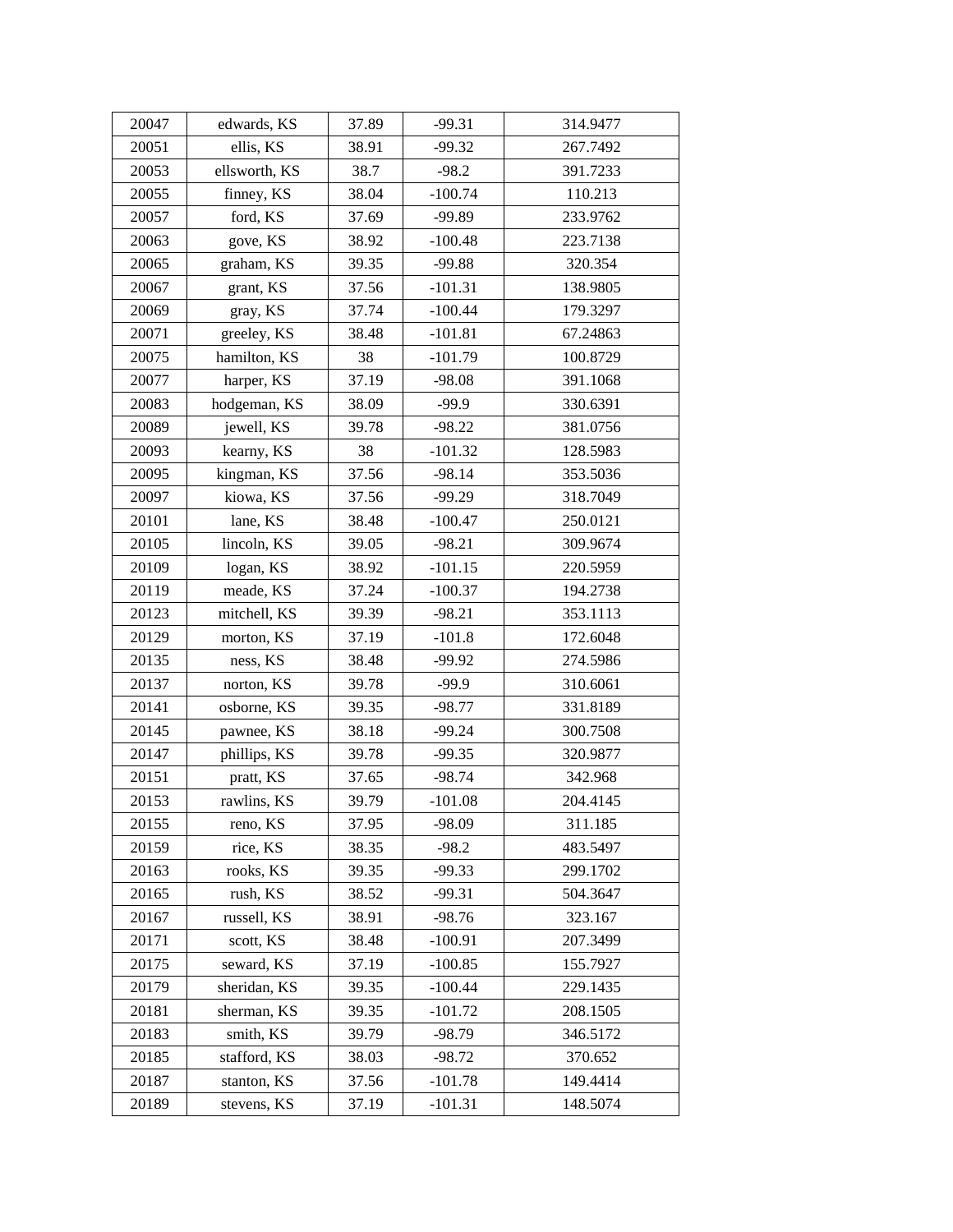| 20193 | thomas, KS       | 39.35 | $-101.06$ | 162.5175 |
|-------|------------------|-------|-----------|----------|
| 20195 | trego, KS        | 38.91 | $-99.87$  | 268.294  |
| 20199 | wallace, KS      | 38.92 | $-101.76$ | 225.5631 |
| 20203 | wichita, KS      | 38.48 | $-101.35$ | 181.1977 |
| 30003 | bighorn, MT      | 45.42 | $-107.49$ | 169.3805 |
| 30005 | blaine, MT       | 48.43 | $-108.96$ | 174.1179 |
| 30009 | carbon, MT       | 45.23 | $-109.03$ | 141.1521 |
| 30011 | carter, MT       | 45.52 | $-104.54$ | 155.6059 |
| 30015 | chouteau, MT     | 47.88 | $-110.44$ | 171.6878 |
| 30017 | custer, MT       | 46.25 | $-105.57$ | 149.2977 |
| 30019 | daniels, MT      | 48.78 | $-105.55$ | 157.5361 |
| 30021 | dawson, MT       | 47.27 | $-104.9$  | 186.0114 |
| 30025 | fallon, MT       | 46.33 | $-104.42$ | 171.1391 |
| 30027 | fergus, MT       | 47.26 | $-109.22$ | 186.9855 |
| 30033 | garfield, MT     | 47.28 | $-106.99$ | 149.3246 |
| 30037 | goldenvalley, MT | 46.38 | $-109.18$ | 135.3594 |
| 30041 | hill, MT         | 48.63 | $-110.11$ | 163.2905 |
| 30051 | liberty, MT      | 48.56 | $-111.02$ | 159.8874 |
| 30055 | mccone, MT       | 47.64 | $-105.8$  | 170.55   |
| 30065 | musselshell, MT  | 46.5  | $-108.4$  | 135.0723 |
| 30069 | petroleum, MT    | 47.12 | $-108.25$ | 143.5058 |
| 30071 | phillips, MT     | 48.26 | $-107.92$ | 150.6981 |
| 30075 | powderriver, MT  | 45.39 | $-105.63$ | 148.2327 |
| 30079 | prairie, MT      | 46.86 | $-105.38$ | 153.8001 |
| 30083 | richland, MT     | 47.79 | $-104.56$ | 185.8677 |
| 30085 | roosevelt, MT    | 48.3  | $-105.02$ | 173.2945 |
| 30087 | rosebud, MT      | 46.23 | $-106.73$ | 146.8858 |
| 30091 | sheridan, MT     | 48.72 | $-104.5$  | 155.0454 |
| 30095 | stillwater, MT   | 45.67 | $-109.4$  | 156.8304 |
| 30097 | sweetgrass, MT   | 45.81 | $-109.94$ | 142.8865 |
| 30101 | toole, MT        | 48.65 | $-111.7$  | 183.0704 |
| 30103 | treasure, MT     | 46.21 | $-107.27$ | 140.6108 |
| 30105 | valley, MT       | 48.36 | $-106.67$ | 173.7972 |
| 30107 | wheatland, MT    | 46.47 | $-109.84$ | 160.4219 |
| 30109 | wibaux, MT       | 46.96 | $-104.25$ | 156.1493 |
| 30111 | yellowstone, MT  | 45.94 | $-108.28$ | 145.9779 |
| 31003 | antelope, NE     | 42.18 | $-98.07$  | 339.8457 |
| 31005 | arthur, NE       | 41.57 | $-101.7$  | 226.14   |
| 31007 | banner, NE       | 41.55 | $-103.71$ | 127.7257 |
| 31009 | blaine, NE       | 41.91 | $-99.98$  | 279.1519 |
| 31011 | boone, NE        | 41.71 | $-98.07$  | 354.9233 |
| 31013 | boxbutte, NE     | 42.22 | $-103.09$ | 201.3456 |
| 31015 | boyd, NE         | 42.9  | $-98.77$  | 259.105  |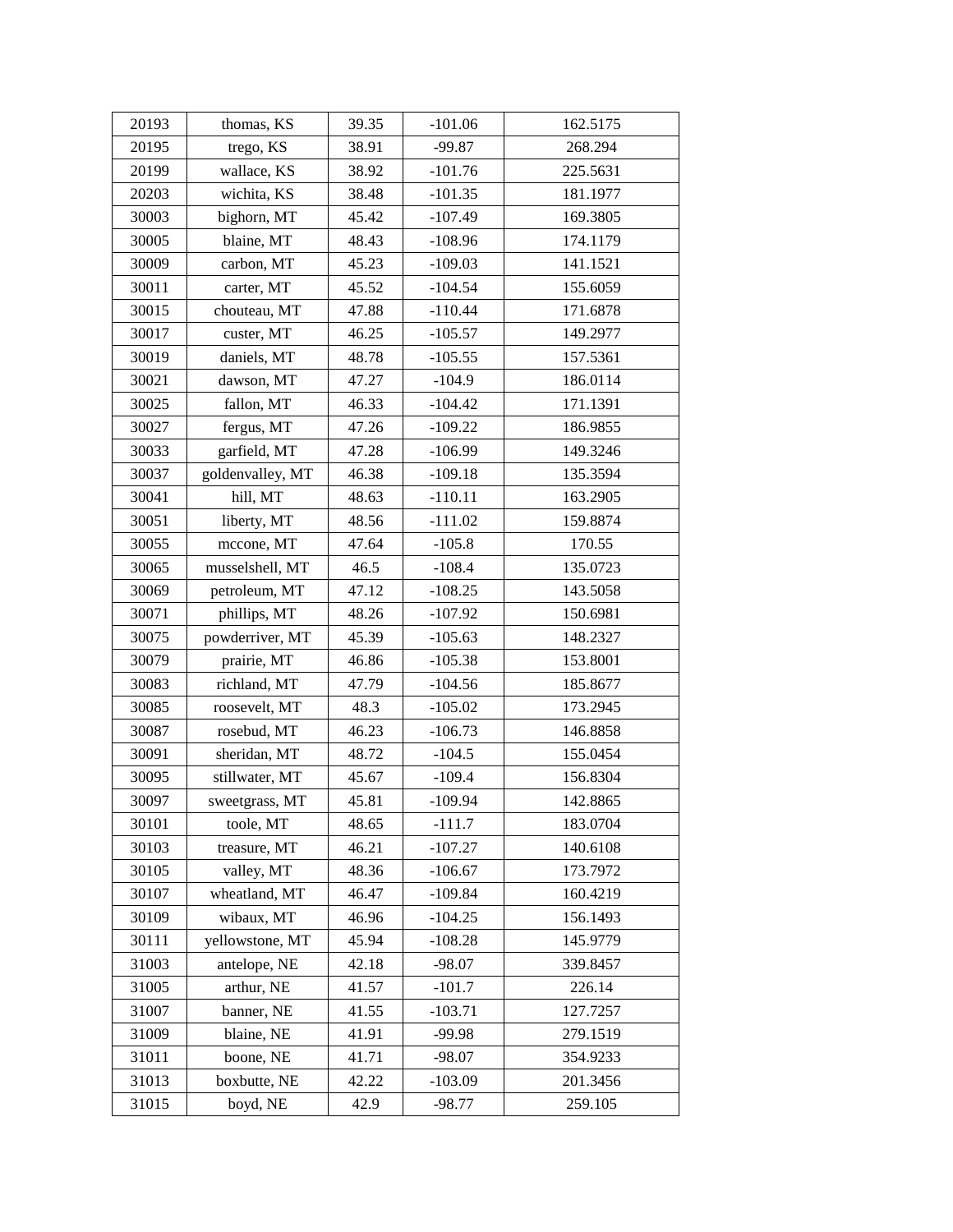| 31017 | brown, NE     | 42.43 | $-99.93$  | 281.1092 |
|-------|---------------|-------|-----------|----------|
| 31019 | buffalo, NE   | 40.86 | $-99.07$  | 372.5047 |
| 31027 | cedar, NE     | 42.6  | $-97.25$  | 280.2026 |
| 31029 | chase, NE     | 40.52 | $-101.7$  | 188.6698 |
| 31031 | cherry, NE    | 42.54 | $-101.12$ | 240.6331 |
| 31033 | cheyenne, NE  | 41.22 | $-102.99$ | 178.3957 |
| 31041 | custer, NE    | 41.39 | $-99.73$  | 341.4469 |
| 31045 | dawes, NE     | 42.72 | $-103.14$ | 190.8111 |
| 31047 | dawson, NE    | 40.87 | $-99.82$  | 372.903  |
| 31049 | deuel, NE     | 41.11 | $-102.33$ | 213.6545 |
| 31057 | dundy, NE     | 40.18 | $-101.69$ | 157.0886 |
| 31061 | franklin, NE  | 40.18 | $-98.95$  | 273.5796 |
| 31063 | frontier, NE  | 40.53 | $-100.39$ | 209.7917 |
| 31065 | furnas, NE    | 40.18 | $-99.91$  | 241.4053 |
| 31069 | garden, NE    | 41.62 | $-102.34$ | 215.921  |
| 31071 | garfield, NE  | 41.91 | $-98.99$  | 302.9138 |
| 31073 | gosper, NE    | 40.51 | $-99.83$  | 405.3598 |
| 31075 | grant, NE     | 41.91 | $-101.74$ | 260.146  |
| 31077 | greeley, NE   | 41.57 | $-98.52$  | 319.6857 |
| 31079 | hall, NE      | 40.87 | $-98.5$   | 489.2338 |
| 31083 | harlan, NE    | 40.18 | $-99.4$   | 359.9172 |
| 31085 | hayes, NE     | 40.52 | $-101.06$ | 196.1418 |
| 31087 | hitchcock, NE | 40.18 | $-101.04$ | 144.6379 |
| 31089 | holt, NE      | 42.46 | $-98.78$  | 274.2076 |
| 31091 | hooker, NE    | 41.92 | $-101.14$ | 243.0758 |
| 31093 | howard, NE    | 41.22 | $-98.52$  | 384.8116 |
| 31101 | keith, NE     | 41.2  | $-101.66$ | 196.906  |
| 31103 | keyapaha, NE  | 42.88 | $-99.71$  | 244.1549 |
| 31105 | kimball, NE   | 41.2  | $-103.71$ | 126.4274 |
| 31107 | knox, NE      | 42.64 | $-97.89$  | 325.035  |
| 31111 | lincoln, NE   | 41.05 | $-100.75$ | 241.713  |
| 31113 | logan, NE     | 41.57 | $-100.48$ | 260.5884 |
| 31115 | loup, NE      | 41.91 | $-99.45$  | 309.4237 |
| 31117 | mcpherson, NE | 41.57 | $-101.06$ | 252.6918 |
| 31121 | merrick, NE   | 41.17 | $-98.04$  | 442.4088 |
| 31123 | morrill, NE   | 41.72 | $-103.01$ | 180.3874 |
| 31125 | nance, NE     | 41.4  | $-97.99$  | 321.9217 |
| 31129 | nuckolls, NE  | 40.18 | $-98.05$  | 367.7659 |
| 31135 | perkins, NE   | 40.85 | $-101.65$ | 246.5783 |
| 31137 | phelps, NE    | 40.51 | $-99.41$  | 349.3193 |
| 31139 | pierce, NE    | 42.26 | $-97.6$   | 257.7864 |
| 31145 | redwillow, NE | 40.18 | $-100.48$ | 292.2113 |
| 31149 | rock, NE      | 42.42 | $-99.45$  | 304.0198 |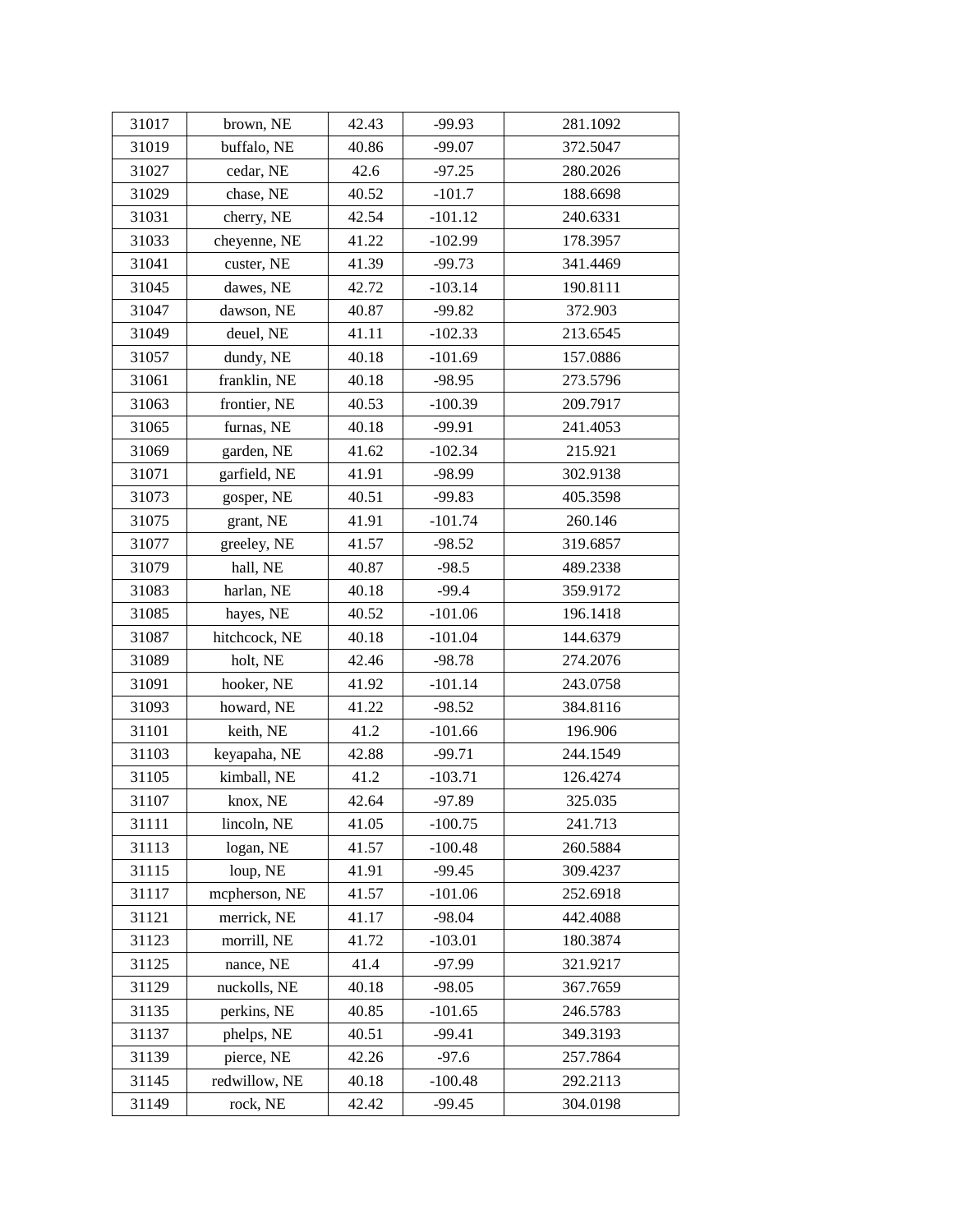| 31157 | scottsbluff, NE  | 41.85 | $-103.71$ | 131.2528 |
|-------|------------------|-------|-----------|----------|
| 31161 | sheridan, NE     | 42.5  | $-102.41$ | 234.1693 |
| 31163 | sherman, NE      | 41.22 | $-98.98$  | 364.9306 |
| 31165 | sioux, NE        | 42.49 | $-103.76$ | 162.393  |
| 31171 | thomas, NE       | 41.91 | $-100.56$ | 249.1648 |
| 31175 | valley, NE       | 41.57 | $-98.98$  | 326.4454 |
| 31181 | webster, NE      | 40.18 | $-98.5$   | 341.9873 |
| 31183 | wheeler, NE      | 41.91 | $-98.53$  | 310.3244 |
| 35005 | chaves, NM       | 33.36 | $-104.47$ | 106.7512 |
| 35007 | colfax, NM       | 36.61 | $-104.65$ | 108.345  |
| 35009 | curry, NM        | 34.57 | $-103.35$ | 166.1123 |
| 35011 | debaca, NM       | 34.34 | $-104.41$ | 167.0876 |
| 35015 | eddy, NM         | 32.47 | $-104.3$  | 101.0216 |
| 35019 | guadalupe, NM    | 34.86 | $-104.79$ | 118.6023 |
| 35021 | harding, NM      | 35.86 | $-103.82$ | 137.551  |
| 35025 | lea, NM          | 32.79 | $-103.41$ | 132.5206 |
| 35033 | mora, NM         | 36.01 | $-104.94$ | 109.0376 |
| 35037 | quay, NM         | 35.1  | $-103.55$ | 162.1991 |
| 35041 | roosevelt, NM    | 34.02 | $-103.48$ | 190.8535 |
| 35047 | sanmiguel, NM    | 35.48 | $-104.82$ | 105.0712 |
| 35059 | union, NM        | 36.48 | $-103.47$ | 136.3714 |
| 38001 | adams, ND        | 46.1  | $-102.53$ | 244.0474 |
| 38005 | benson, ND       | 48.07 | $-99.37$  | 452.8074 |
| 38007 | billings, ND     | 47.02 | $-103.38$ | 220.0864 |
| 38009 | bottineau, ND    | 48.79 | $-100.83$ | 363.0181 |
| 38011 | bowman, ND       | 46.11 | $-103.52$ | 195.7916 |
| 38013 | burke, ND        | 48.79 | $-102.52$ | 234.2164 |
| 38015 | burleigh, ND     | 46.98 | $-100.47$ | 282.053  |
| 38021 | dickey, ND       | 46.11 | $-98.5$   | 357.4585 |
| 38023 | divide, ND       | 48.82 | $-103.49$ | 255.3346 |
| 38025 | dunn, ND         | 47.36 | $-102.62$ | 225.1854 |
| 38027 | eddy, ND         | 47.72 | $-98.9$   | 296.0808 |
| 38029 | emmons, ND       | 46.28 | $-100.24$ | 284.7559 |
| 38031 | foster, ND       | 47.46 | $-98.88$  | 252.1824 |
| 38033 | goldenvalley, ND | 46.94 | $-103.85$ | 189.3119 |
| 38035 | grandforks, ND   | 47.92 | $-97.46$  | 300.7508 |
| 38037 | grant, ND        | 46.36 | $-101.64$ | 235.3702 |
| 38039 | griggs, ND       | 47.46 | $-98.24$  | 347.9607 |
| 38041 | hettinger, ND    | 46.43 | $-102.46$ | 320.365  |
| 38043 | kidder, ND       | 46.98 | $-99.78$  | 317.096  |
| 38045 | lamoure, ND      | 46.46 | $-98.54$  | 184.9337 |
| 38047 | logan, ND        | 46.46 | $-99.48$  | 290.2309 |
| 38049 | mchenry, ND      | 48.23 | $-100.64$ | 362.342  |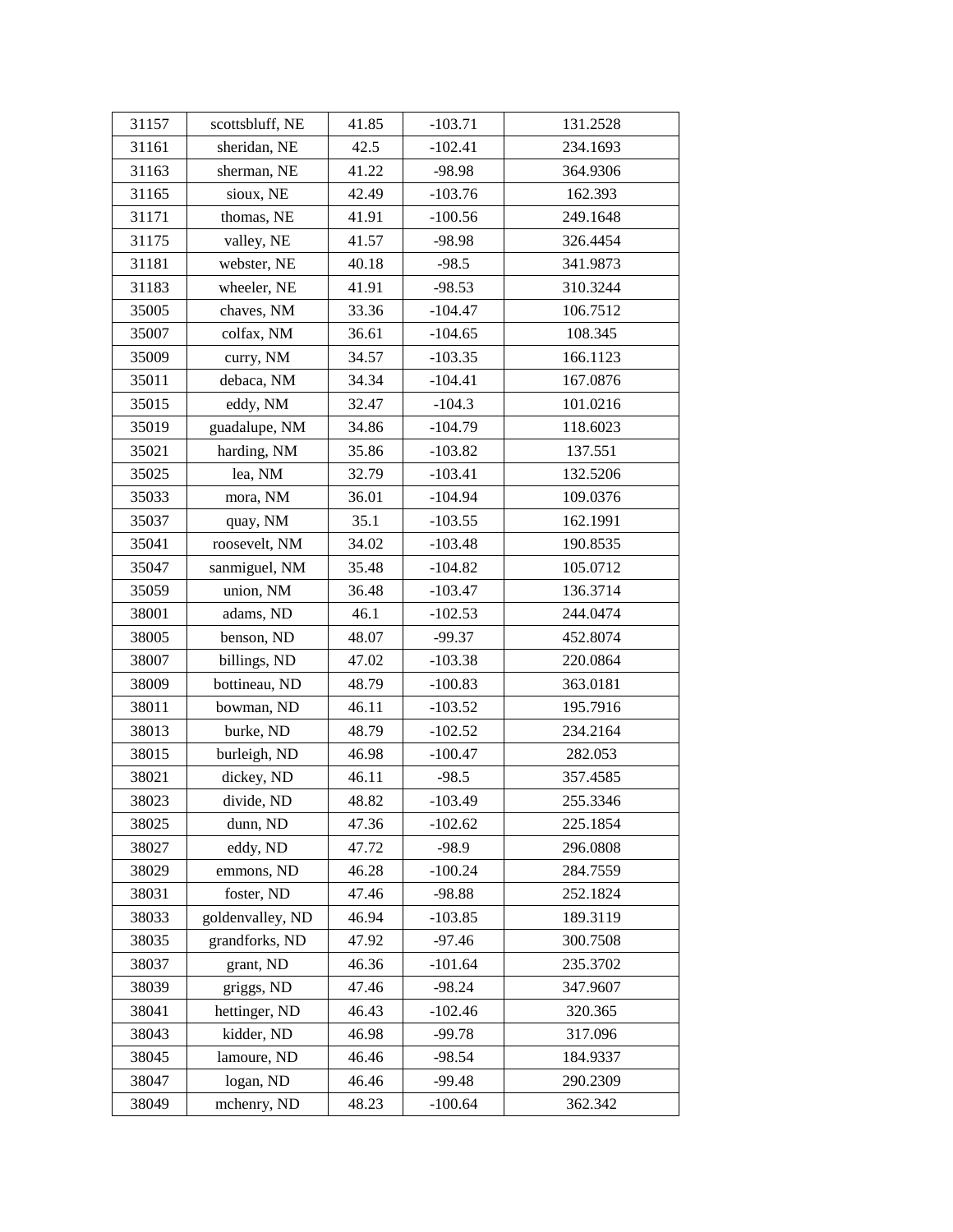| 38051 | mcintosh, ND  | 46.11 | $-99.44$  | 234.1249 |
|-------|---------------|-------|-----------|----------|
| 38053 | mckenzie, ND  | 47.74 | $-103.4$  | 212.7464 |
| 38055 | mclean, ND    | 47.61 | $-101.32$ | 255.8085 |
| 38057 | mercer, ND    | 47.31 | $-101.83$ | 244.409  |
| 38059 | morton, ND    | 46.72 | $-101.28$ | 235.7778 |
| 38061 | mountrail, ND | 48.2  | $-102.36$ | 236.954  |
| 38063 | nelson, ND    | 47.92 | $-98.19$  | 348.2518 |
| 38065 | oliver, ND    | 47.12 | $-101.34$ | 258.3201 |
| 38069 | pierce, ND    | 48.25 | $-99.97$  | 325.2685 |
| 38071 | ramsey, ND    | 48.27 | $-98.72$  | 459.5323 |
| 38073 | ransom, ND    | 46.46 | $-97.66$  | 305.4209 |
| 38075 | renville, ND  | 48.72 | $-101.66$ | 459.5323 |
| 38079 | rolette, ND   | 48.77 | $-99.84$  | 351.1873 |
| 38081 | sargent, ND   | 46.11 | $-97.63$  | 427.0288 |
| 38083 | sheridan, ND  | 47.58 | $-100.35$ | 252.8495 |
| 38085 | sioux, ND     | 46.11 | $-101.04$ | 249.1135 |
| 38087 | slope, ND     | 46.45 | $-103.46$ | 164.2418 |
| 38089 | stark, ND     | 46.81 | $-102.66$ | 239.326  |
| 38091 | steele, ND    | 47.46 | $-97.72$  | 425.908  |
| 38093 | stutsman, ND  | 46.98 | $-98.96$  | 300.3772 |
| 38095 | towner, ND    | 48.68 | $-99.25$  | 396.4867 |
| 38099 | walsh, ND     | 48.37 | $-97.72$  | 322.233  |
| 38101 | ward, ND      | 48.22 | $-101.54$ | 253.4277 |
| 38103 | wells, ND     | 47.59 | $-99.66$  | 321.0321 |
| 38105 | williams, ND  | 48.34 | $-103.48$ | 244.8727 |
| 40003 | alfalfa, OK   | 36.73 | $-98.32$  | 422.1719 |
| 40007 | beaver, OK    | 36.75 | $-100.48$ | 189.1246 |
| 40009 | beckham, OK   | 35.27 | $-99.68$  | 188.9686 |
| 40011 | blaine, OK    | 35.87 | $-98.43$  | 285.6233 |
| 40015 | caddo, OK     | 35.17 | $-98.37$  | 279.6422 |
| 40017 | canadian, OK  | 35.54 | $-97.98$  | 521.1096 |
| 40025 | cimarron, OK  | 36.75 | $-102.52$ | 167.1051 |
| 40031 | comanche, OK  | 34.66 | $-98.47$  | 243.2159 |
| 40033 | cotton, OK    | 34.29 | $-98.37$  | 315.0085 |
| 40039 | custer, OK    | 35.64 | $-99$     | 271.096  |
| 40043 | dewey, OK     | 35.99 | $-99.01$  | 280.7739 |
| 40045 | ellis, OK     | 36.22 | $-99.75$  | 291.3547 |
| 40047 | garfield, OK  | 36.38 | $-97.78$  | 252.1824 |
| 40051 | grady, OK     | 35.02 | $-97.88$  | 451.8332 |
| 40053 | grant, OK     | 36.8  | $-97.79$  | 367.9994 |
| 40055 | greer, OK     | 34.94 | $-99.56$  | 250.4339 |
| 40057 | harmon, OK    | 34.74 | $-99.85$  | 302.4252 |
| 40059 | harper, OK    | 36.79 | $-99.67$  | 238.6144 |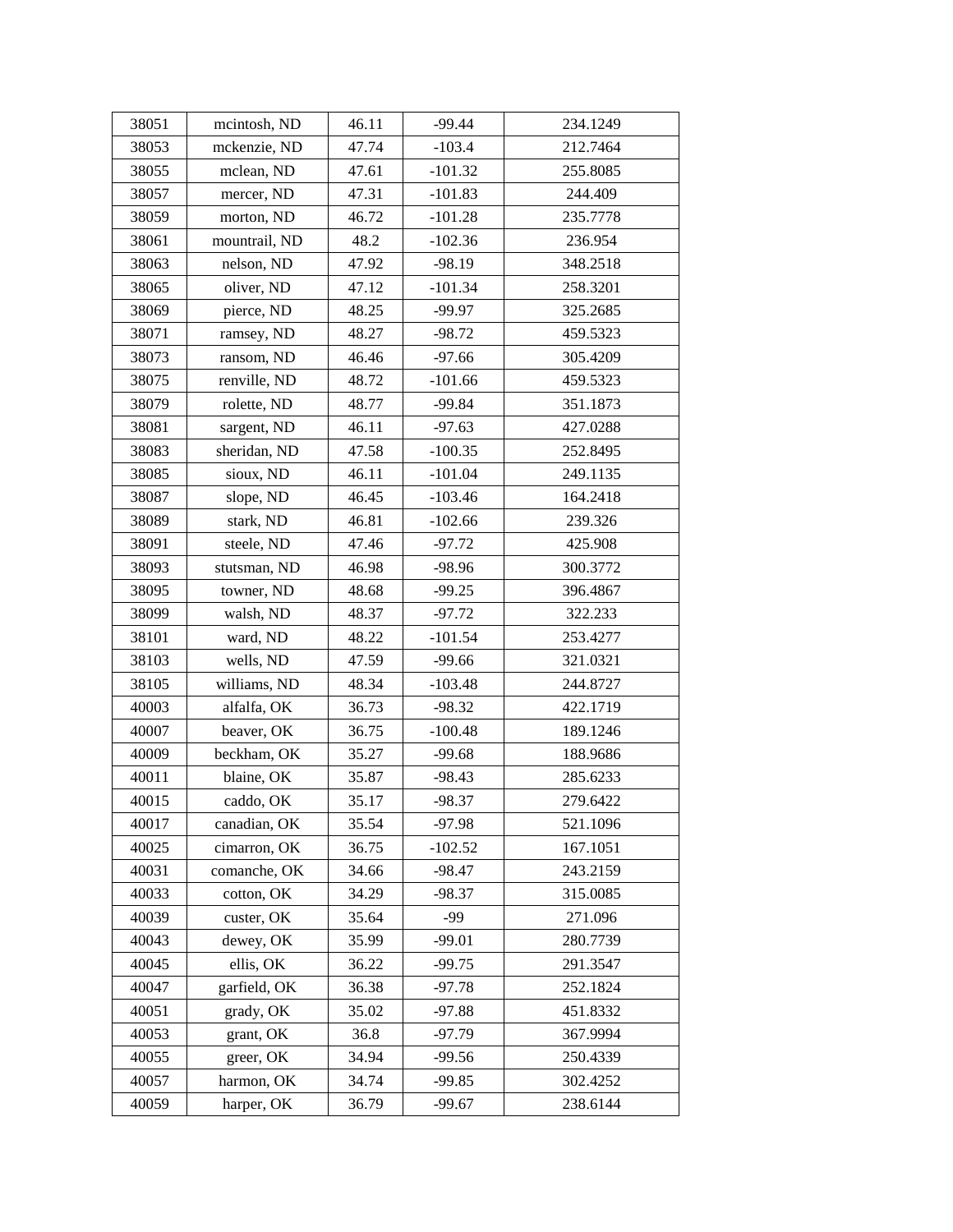| 40065 | jackson, OK    | 34.59 | $-99.41$  | 292.1704 |
|-------|----------------|-------|-----------|----------|
| 40067 | jefferson, OK  | 34.11 | $-97.84$  | 413.3011 |
| 40073 | kingfisher, OK | 35.95 | $-97.94$  | 319.431  |
| 40075 | kiowa, OK      | 34.92 | $-98.98$  | 282.4442 |
| 40093 | major, OK      | 36.31 | $-98.54$  | 242.9504 |
| 40129 | rogermills, OK | 35.69 | $-99.7$   | 285.8562 |
| 40137 | stephens, OK   | 34.49 | $-97.85$  | 450.0961 |
| 40139 | texas, OK      | 36.75 | $-101.49$ | 183.3005 |
| 40141 | tillman, OK    | 34.37 | $-98.92$  | 336.4673 |
| 40149 | washita, OK    | 35.29 | $-98.99$  | 271.4155 |
| 40151 | woods, OK      | 36.77 | $-98.86$  | 248.2025 |
| 40153 | woodward, OK   | 36.42 | $-99.27$  | 279.6471 |
| 46003 | aurora, SD     | 43.72 | $-98.56$  | 338.7338 |
| 46005 | beadle, SD     | 44.41 | $-98.28$  | 406.9404 |
| 46007 | bennett, SD    | 43.19 | $-101.66$ | 270.655  |
| 46009 | bonhomme, SD   | 42.99 | $-97.88$  | 313.8269 |
| 46013 | brown, SD      | 45.59 | $-98.35$  | 236.902  |
| 46015 | brule, SD      | 43.72 | $-99.08$  | 331.5731 |
| 46017 | buffalo, SD    | 44.08 | $-99.2$   | 293.4863 |
| 46019 | butte, SD      | 44.91 | $-103.51$ | 166.9621 |
| 46021 | campbell, SD   | 45.77 | $-100.05$ | 269.0407 |
| 46023 | charlesmix, SD | 43.21 | $-98.59$  | 383.3172 |
| 46025 | clark, SD      | 44.86 | $-97.73$  | 371.1128 |
| 46031 | corson, SD     | 45.71 | $-101.2$  | 214.0564 |
| 46035 | davison, SD    | 43.67 | $-98.15$  | 358.6594 |
| 46037 | day, SD        | 45.37 | $-97.61$  | 417.5019 |
| 46041 | dewey, SD      | 45.16 | $-100.87$ | 215.6439 |
| 46043 | douglas, SD    | 43.39 | $-98.37$  | 355.8573 |
| 46045 | edmunds, SD    | 45.42 | $-99.22$  | 330.3028 |
| 46047 | fallriver, SD  | 43.24 | $-103.53$ | 186.8017 |
| 46049 | faulk, SD      | 45.07 | $-99.15$  | 305.4927 |
| 46053 | gregory, SD    | 43.19 | $-99.19$  | 307.9057 |
| 46055 | haakon, SD     | 44.29 | $-101.54$ | 241.4053 |
| 46059 | hand, SD       | 44.55 | -99       | 314.4496 |
| 46061 | hanson, SD     | 43.67 | $-97.79$  | 339.0452 |
| 46063 | harding, SD    | 45.58 | $-103.5$  | 194.7611 |
| 46065 | hughes, SD     | 44.39 | $-100$    | 293.0712 |
| 46067 | hutchinson, SD | 43.33 | $-97.75$  | 465.1363 |
| 46069 | hyde, SD       | 44.55 | $-99.49$  | 304.3    |
| 46071 | jackson, SD    | 43.87 | $-101.59$ | 240.2971 |
| 46073 | jerauld, SD    | 44.07 | $-98.63$  | 364.8861 |
| 46075 | jones, SD      | 43.96 | $-100.69$ | 262.0562 |
| 46077 | kingsbury, SD  | 44.37 | $-97.49$  | 417.5019 |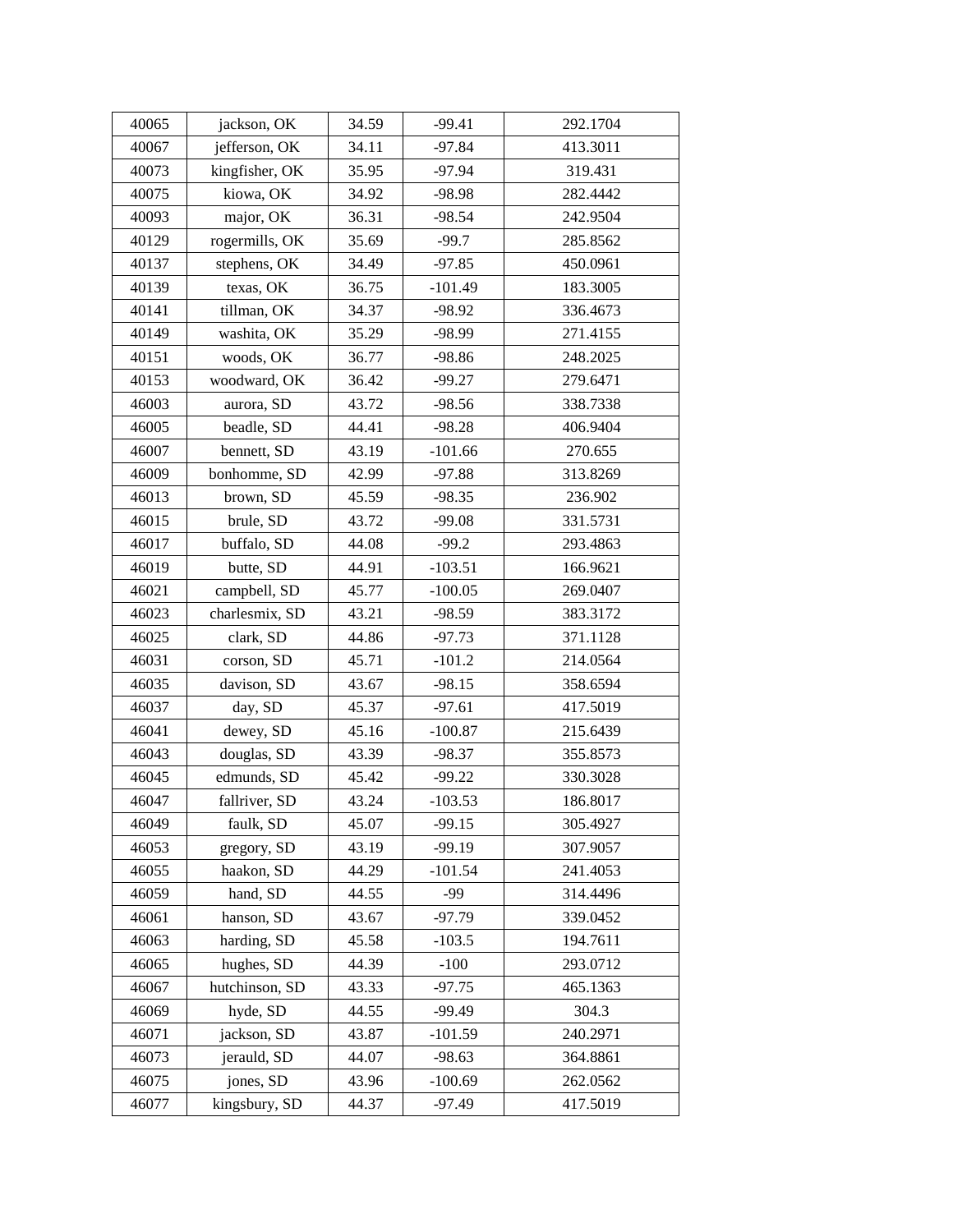| 46085 | lyman, SD         | 43.9  | $-99.85$  | 267.7492 |
|-------|-------------------|-------|-----------|----------|
| 46087 | mccook, SD        | 43.67 | $-97.37$  | 302.6188 |
| 46089 | mcpherson, SD     | 45.77 | $-99.22$  | 267.4254 |
| 46091 | marshall, SD      | 45.76 | $-97.6$   | 399.0085 |
| 46093 | meade, SD         | 44.57 | $-102.72$ | 213.4877 |
| 46097 | miner, SD         | 44.02 | $-97.61$  | 404.7371 |
| 46103 | pennington, SD    | 44    | $-102.82$ | 211.6731 |
| 46105 | perkins, SD       | 45.49 | $-102.48$ | 204.0534 |
| 46107 | potter, SD        | 45.06 | $-99.96$  | 290.6798 |
| 46111 | sanborn, SD       | 44.02 | $-98.09$  | 382.57   |
| 46113 | shannon, SD       | 43.34 | $-102.55$ | 223.6198 |
| 46115 | spink, SD         | 44.94 | $-98.35$  | 314.2659 |
| 46117 | stanley, SD       | 44.41 | $-100.74$ | 251.5597 |
| 46119 | sully, SD         | 44.72 | $-100.13$ | 310.4645 |
| 46121 | todd, SD          | 43.19 | $-100.72$ | 254.5841 |
| 46123 | tripp, SD         | 43.35 | $-99.88$  | 301.3277 |
| 46129 | walworth, SD      | 45.43 | $-100.03$ | 278.884  |
| 46135 | yankton, SD       | 43.01 | $-97.39$  | 396.4867 |
| 46137 | ziebach, SD       | 44.98 | $-101.67$ | 199.276  |
| 48003 | andrews, TX       | 32.31 | $-102.64$ | 175.0757 |
| 48009 | archer, TX        | 33.62 | $-98.69$  | 311.5853 |
| 48011 | armstrong, TX     | 34.96 | $-101.36$ | 174.0843 |
| 48017 | bailey, TX        | 34.07 | $-102.83$ | 164.9193 |
| 48023 | baylor, TX        | 33.62 | $-99.21$  | 223.4724 |
| 48033 | borden, TX        | 32.74 | $-101.43$ | 175.3295 |
| 48045 | briscoe, TX       | 34.53 | $-101.21$ | 206.5917 |
| 48059 | callahan, TX      | 32.3  | $-99.37$  | 299.7794 |
| 48065 | carson, TX        | 35.4  | $-101.35$ | 205.6687 |
| 48069 | castro, TX        | 34.53 | $-102.26$ | 184.9337 |
| 48075 | childress, TX     | 34.53 | $-100.21$ | 198.842  |
| 48077 | clay, TX          | 33.79 | $-98.21$  | 362.3275 |
| 48079 | cochran, TX       | 33.6  | $-102.83$ | 177.6485 |
| 48087 | collingsworth, TX | 34.96 | $-100.27$ | 246.0179 |
| 48101 | cottle, TX        | 34.08 | $-100.28$ | 262.718  |
| 48107 | crosby, TX        | 33.61 | $-101.3$  | 182.8959 |
| 48111 | dallam, TX        | 36.28 | $-102.6$  | 160.2759 |
| 48117 | deafsmith, TX     | 34.97 | $-102.6$  | 184.9337 |
| 48125 | dickens, TX       | 33.62 | $-100.78$ | 196.1418 |
| 48129 | donley, TX        | 34.97 | $-100.81$ | 235.557  |
| 48133 | eastland, TX      | 32.33 | $-98.83$  | 348.3853 |
| 48143 | erath, TX         | 32.24 | $-98.22$  | 269.8794 |
| 48151 | fisher, TX        | 32.74 | $-100.4$  | 211.4329 |
| 48153 | floyd, TX         | 34.07 | $-101.3$  | 156.9135 |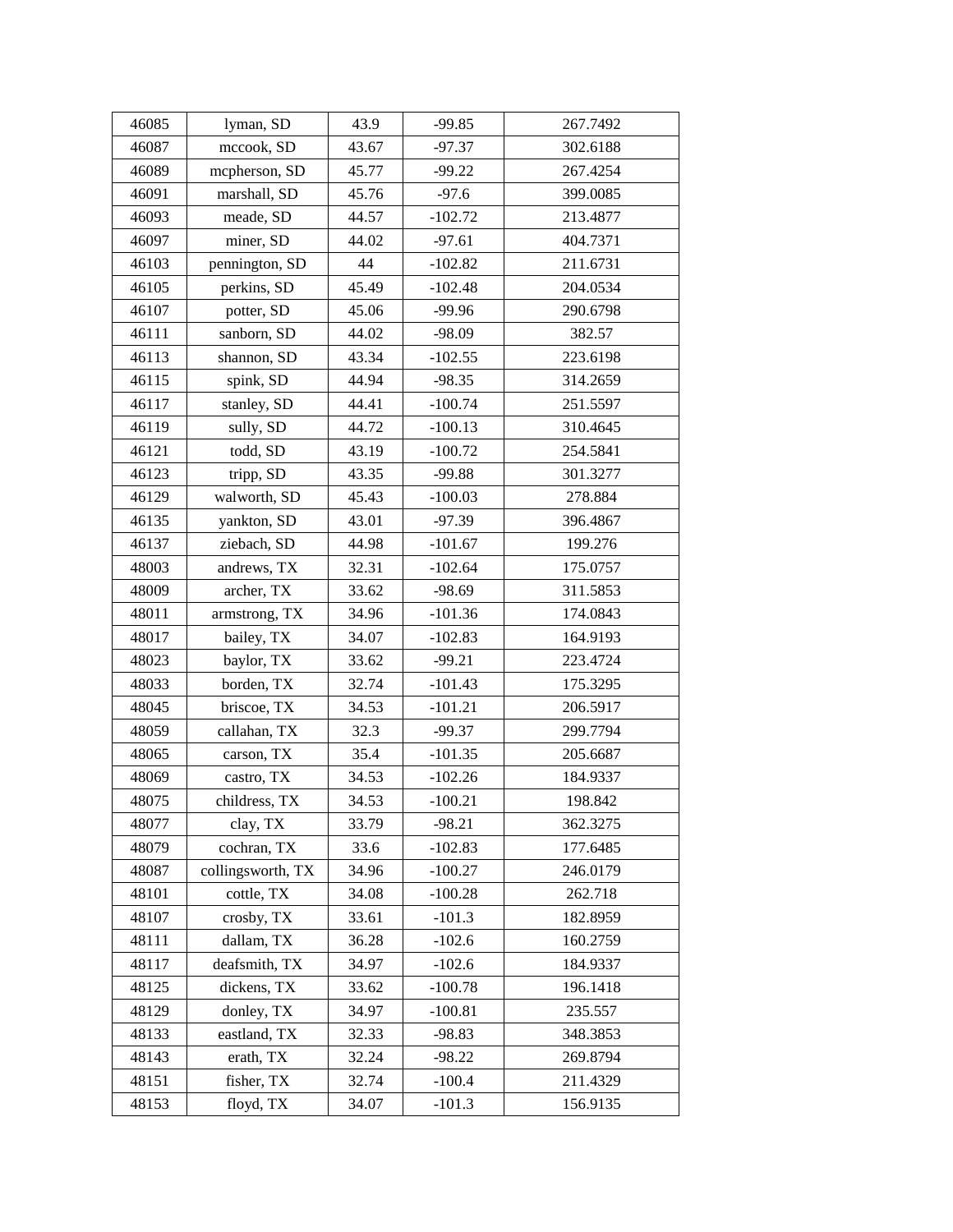| 48155 | foard, TX        | 33.97 | $-99.78$  | 221.3601 |
|-------|------------------|-------|-----------|----------|
| 48165 | gaines, TX       | 32.74 | $-102.64$ | 191.6586 |
| 48169 | garza, TX        | 33.18 | $-101.3$  | 225.3429 |
| 48179 | gray, TX         | 35.4  | $-100.81$ | 207.0137 |
| 48191 | hall, TX         | 34.53 | $-100.68$ | 236.491  |
| 48195 | hansford, TX     | 36.28 | $-101.35$ | 188.6698 |
| 48197 | hardeman, TX     | 34.29 | $-99.75$  | 186.8017 |
| 48205 | hartley, TX      | 35.84 | $-102.6$  | 191.9388 |
| 48207 | haskell, TX      | 33.18 | $-99.73$  | 273.0294 |
| 48211 | hemphill, TX     | 35.84 | $-100.27$ | 263.1749 |
| 48221 | hood, TX         | 32.43 | $-97.83$  | 362.2459 |
| 48227 | howard, TX       | 32.31 | $-101.44$ | 119.2729 |
| 48233 | hutchinson, TX   | 35.84 | $-101.35$ | 229.2567 |
| 48237 | jack, TX         | 33.23 | $-98.17$  | 282.4442 |
| 48253 | jones, TX        | 32.74 | $-99.88$  | 250.3143 |
| 48263 | kent, TX         | 33.18 | $-100.78$ | 242.3753 |
| 48275 | knox, TX         | 33.61 | $-99.74$  | 175.1266 |
| 48279 | lamb, TX         | 34.07 | $-102.35$ | 176.976  |
| 48295 | lipscomb, TX     | 36.28 | $-100.27$ | 206.7295 |
| 48317 | martin, TX       | 32.31 | $-101.95$ | 169.8537 |
| 48335 | mitchell, TX     | 32.31 | $-100.92$ | 196.0895 |
| 48337 | montague, TX     | 33.68 | $-97.72$  | 321.8594 |
| 48341 | moore, TX        | 35.84 | $-101.89$ | 182.532  |
| 48345 | motley, TX       | 34.07 | $-100.78$ | 293.6523 |
| 48353 | nolan, TX        | 32.3  | $-100.41$ | 262.0393 |
| 48357 | ochiltree, TX    | 36.28 | $-100.82$ | 142.2807 |
| 48359 | oldham, TX       | 35.41 | $-102.6$  | 182.1826 |
| 48363 | palopinto, TX    | 32.75 | $-98.31$  | 360.5953 |
| 48367 | parker, TX       | 32.78 | $-97.81$  | 317.7124 |
| 48369 | parmer, TX       | 34.53 | $-102.78$ | 179.3297 |
| 48375 | potter, TX       | 35.4  | $-101.89$ | 184.3733 |
| 48381 | randall, TX      | 34.97 | $-101.9$  | 180.1703 |
| 48393 | roberts, TX      | 35.84 | $-100.81$ | 239.8885 |
| 48415 | scurry, TX       | 32.75 | $-100.92$ | 237.5528 |
| 48417 | shackelford, TX  | 32.74 | $-99.35$  | 292.6643 |
| 48421 | sherman, TX      | 36.28 | $-101.89$ | 175.5936 |
| 48429 | stephens, TX     | 32.74 | $-98.84$  | 374.261  |
| 48433 | stonewall, TX    | 33.18 | $-100.25$ | 204.1743 |
| 48437 | swisher, TX      | 34.53 | $-101.74$ | 184.9337 |
| 48441 | taylor, TX       | 32.3  | $-99.89$  | 321.6602 |
| 48445 | terry, TX        | 33.17 | $-102.34$ | 286.4231 |
| 48447 | throckmorton, TX | 33.18 | $-99.21$  | 320.7653 |
| 48483 | wheeler, TX      | 35.4  | $-100.27$ | 216.7167 |